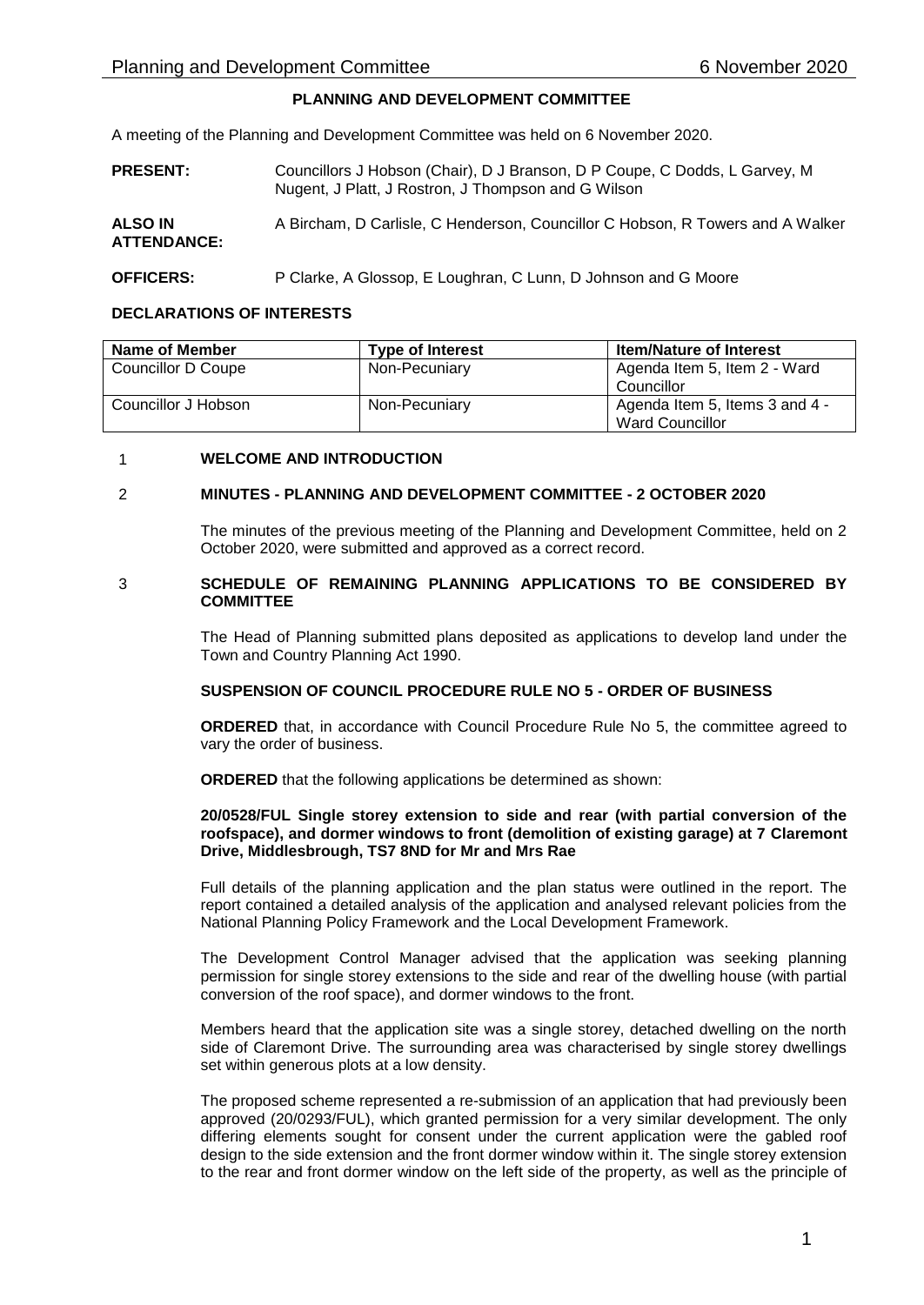a single storey extension on the proposed footprint, had already been considered and approved under the earlier application. The previously approved scheme had not received an objections, therefore, it had been determined under the officer delegation scheme. However, the revised scheme had received three objections, therefore there was a requirement for the Planning and Development Committee to consider the application.

It was advised that the proposed extension to the side of the property would be 4.8 metres in width and 8.1 metres in depth. It was added that the proposed roof would be gabled, with the ridge and eaves levels matching the host dwelling.

In terms of the extension to the rear, that would be 3.0 metre in length, 4.5 metres in width and would incorporate a steep roof to enable the part conversion of the roof space.

The two dormer windows to front would be the same size, measuring 2.2 metres across, 1.1 metres in height to their eaves and each featuring a pitched roof design.

The application had been subject to the standard notification of neighbouring properties and three objections had been received. The details of the objections had been included in the submitted report, for Members' consideration. The objections related to the scale, design and impact of the scheme.

Essentially, the application sought to alter the roof design of the side extension, as previously approved, from a hip to a gable and to introduce a dormer window in the front roof plane of the extension. Although forming part of the current application, the rear extension and dormer window on the left hand side of the front elevation already benefitted from planning permission, which had been granted as part of the previous application.

The Development Control Manager advised that it was considered that the alterations sought by the current application would not harm the residential amenities of the immediate neighbouring property nor the character and appearance of the local area. The impacts of the gabled roof design were not harmful to any primary room window and complemented the existing roof styles of the surrounding area.

The officer recommendation was to approve the application, subject to conditions.

In response to a Member's query, the Development Control Manager advised that although the majority of properties in the area were bungalows, a few had extended into the loft space and had hip roof designs.

An Objector was elected to address the committee.

In summary, the Objector commented:

- That the proposed development was out of character, in terms of its appearance, compared with existing developments within the area.
- There had been no objection to the initial application that proposed a hipped roof design, however, a gable roof would impact on the neighbouring property by being visually intrusive, overbearing, and causing loss of light.
- The estate was built so that each bungalow had a flat garage roof next to the neighbouring property, which had a first-floor window. That maintained the amenity and privacy of adjoining properties and provided the impression of space between dwellings.
- That paragraph 10 of the submitted report stated that the previously approved application included a hipped roof over the extension to the side, which was not a typical design feature within the estate, however, 3 and 5 Claremont Drive both had hipped roofs. The report also stated that the hipped roof design had been initially proposed to lessen the potential impact on the neighbouring property.
- The proposed plans did not respect the local context or street pattern and would be out of character for the area, to the detriment of the local amenity.

A Ward Councillor was elected to address the committee.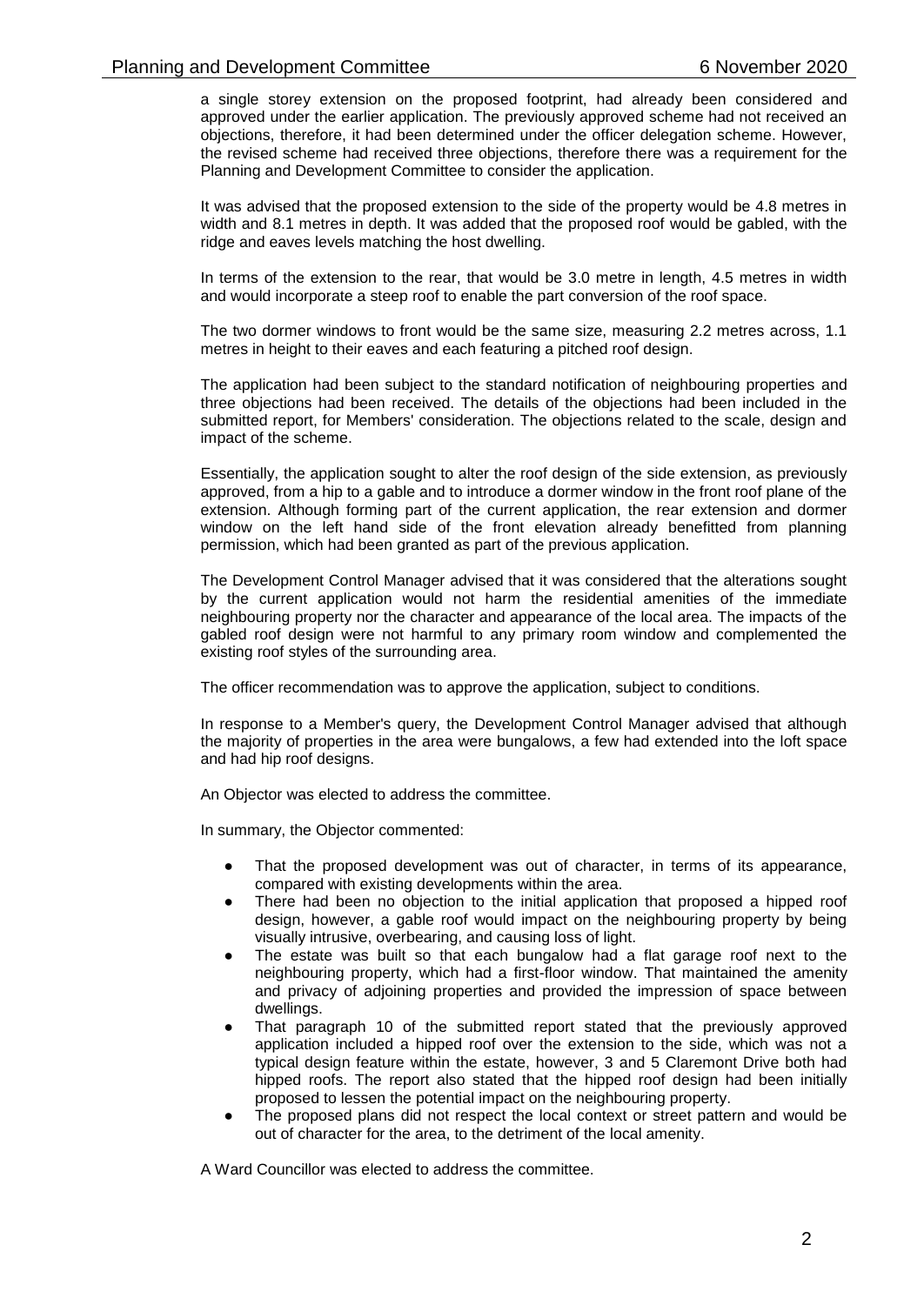In summary, the Ward Councillor stated that the application was contrary to the Marton West Neighbourhood Plan, commenting that:

- Point 73 of the plan stated that dormer bungalows should be kept to a minimum to ensure that they did not over dominate or overtake the roof space. Three dormer windows was excessive and it would make the bungalow into a house.
- Point 75 of the plan stated that all extensions or modifications to existing premises would continue to reflect the original building style and materials
- Point 76 of the plan stated that additions to premises would reflect the style of the original building and not significantly change form, bulk or general design or harm its landscape character.
- Policy MW5 required alterations and extensions to residential property to reflect the scale, detailing and materials of the parent building. Specifically, the policy stated that proposals should not detract from the character of the property or neighbouring properties, not cause significant harm to the amenities of nearby properties through overlooking or overshadowing.
- Policy MW6 required new development to reflect and enhance the character of the area in terms of scale, massing, proportion, form and materials, be similar in scale and proportion to existing buildings, and not have an overbearing or detrimental impact on existing properties.

The Agent was elected to address the committee, in support of the application.

In summary, the Agent advised:

- The application represented a re-submission of an application that had been approved previously, with no objections. The only differing elements were the gabled roof design to the side extension and the front dormer window within it.
- The gabled roof design was an improvement to the originally approved scheme, as it was more in keeping with the host property and other properties located on Claremont Drive.
- The impacts of the gabled roof design were not harmful to any primary room window and would complement the existing roof styles of the surrounding area.
- The dormers were only small, pitched roof dormers which were considered to be in line with guidance and policy and would not be harmful to the streetscene.
- The proposals incorporated a good standard of design, harmonised well with the host property and as such would make a positive addition to the streescene.
- There would be no significant adverse impacts on any neighbouring premises.

In response to a Member's query regarding the impact of the gabled roof design, the Agent explained that the window on the gable end of the neighbouring property was not a primary window. It was also added that the window existed because the property had been extended into the roofspace.

In response to a Member's query, the Development Control Manager advised that as the property would be extended into the roofspace, the dwelling would typically be defined as a dormer bungalow. In terms of location, it was also clarified that the gable roof design would bring the property closer in line with the neighbouring property.

A Member queried whether there were other properties located on Claremont Drive that had a side extension with a gable roof design. The Development Control Manager advised that a small number of properties had a side extension, and examples known included a hip and a set back gable, with the first half being a flat and then a pitched gable roof towards the rear half of the property. It was added that there were no side extensions with full gable ends in the immediate vicinity.

A discussion ensued and Members commented on the detrimental impact the scale and design of the proposal would have on the character of the property, the surrounding area and the residential amenities of the adjacent property. Concerns were also expressed that the proposed scheme would be contrary to Marton West Neighbourhood Plan.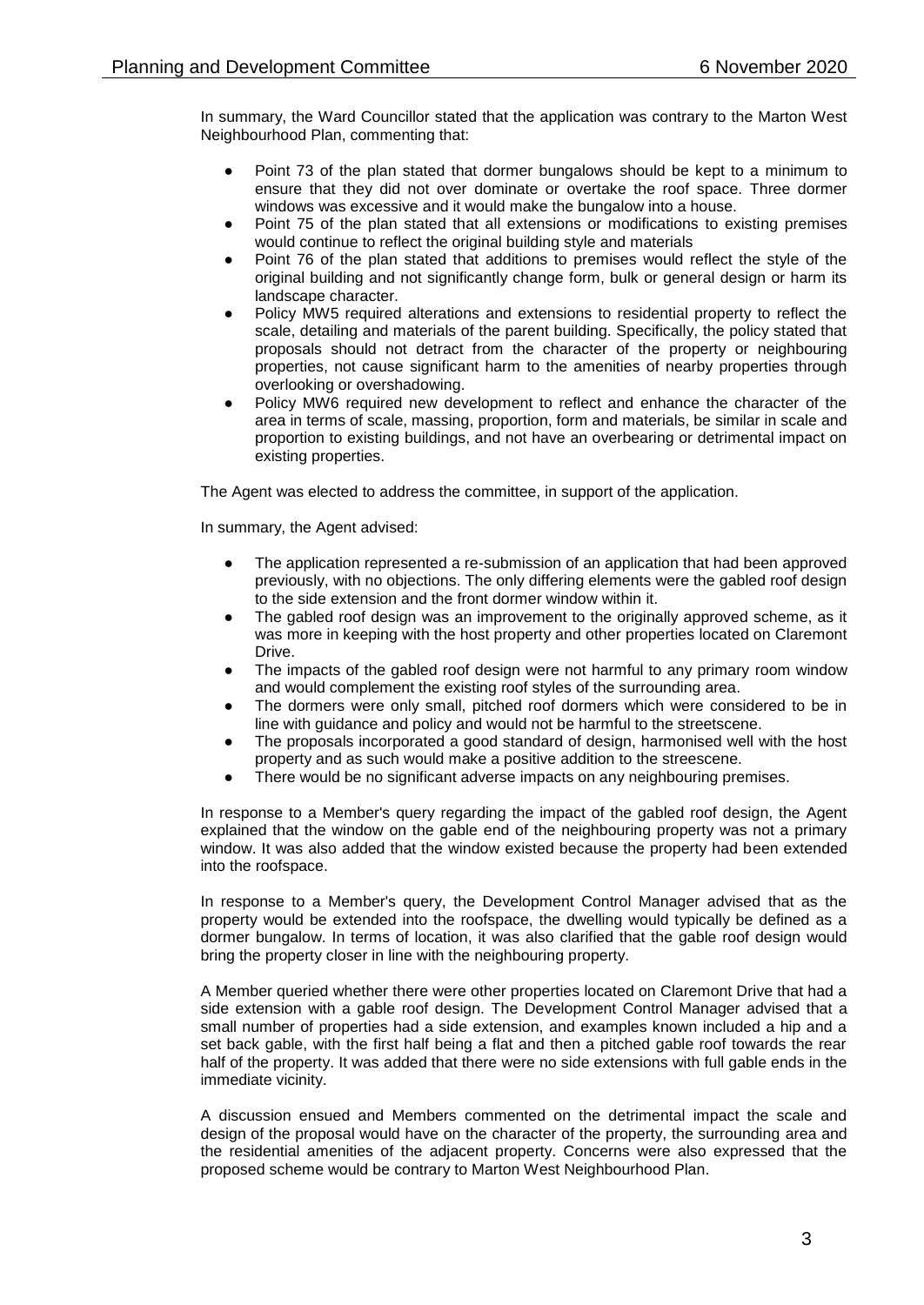**ORDERED** that the application be **Refused** for the reasons outlined below:

## **Scale and Appearance**

*In the opinion of the Local Planning Authority the proposed development is out of character*  with the surrounding built form as it would result in the closing of a characteristic gap between *properties at first floor level which is largely unaltered elsewhere in the street scene and which is considered to be a particularly positive characteristic of the street scene and wider estate. The closing of the gap and extent of extension to the roof will result in a property which notably dominates the other modest bungalows within the street. The proposed development would therefore be contrary to the Marton West Neighbourhood Plan Policy MW5 which requires extensions to reflect the scale of the parent building, not detract from the character of the property or its neighbours, set back extensions to avoid lineation and which requires dormers to be set below the ridge line and not overtake the roofscape. The proposal is also considered to be contrary to Local Plan Policy DC1(b) in relation to its appearance and scale.*

## **Overbearing on Amenity**

*In the opinion of the Local Planning Authority, the proposed extension would be excessively close to a bedroom window within the side gable of the adjacent property and would, as a result, negatively affect the amenities of that property due to it having an overbearing impact, contrary to Local Plan Policy DC1(c) and MW5(b).*

#### **20/0385/FUL Conversion of care home to 3no detached dwellings and erection of 2no detached dwellings at West Moor View, Dixons Bank, Middlesbrough TS7 8PA for Mr and Mrs Daniels**

Full details of the planning application and the plan status were outlined in the report. The report contained a detailed analysis of the application and analysed relevant policies from the National Planning Policy Framework and the Local Development Framework.

The site was the former West Moor View nursing home and grounds which included West Moor House (a non-designated heritage asset) and its former extensions. Planning permission was sought for the conversion of the existing building (former house and extensions) into three separate dwellings and the construction of two new dwellings with associated parking and landscaping.

The site was located on the west side of Dixons Bank, south of the junction with Stainton Way. There was a mix of modern and traditional housing in the near vicinity with properties being typically detached with relatively generous plots.

West Moor House, located on the site, had been extended in the 1980's and operated until recently as a nursing home. There was driveway with parking and a large sunken garden to the front of the property. There were four protected trees at the site with significant landscaping to the north east, south east and south west boundaries of the property.

The scheme proposed to create five dwellings on the site. It was advised that the existing nursing home would be split into 3 dwellings by removing the link corridor between the original property and the extension and by demolishing the central link section of the extended part of the property. West Moor House would yet again become a single dwelling and the extension would become two detached dwellings. In addition, two new, two and a half storey dwellings were proposed in the garden area to the front of the existing building. Original plans submitted with the application indicated that the protected trees within the site would be removed as part of the scheme. That element of the proposal had now been changed and the protected trees were to remain

The development would be accessed from the existing access from Dixons Bank. The existing junction was to be used, it was set back from the highway and footpath where good visibility could be achieved.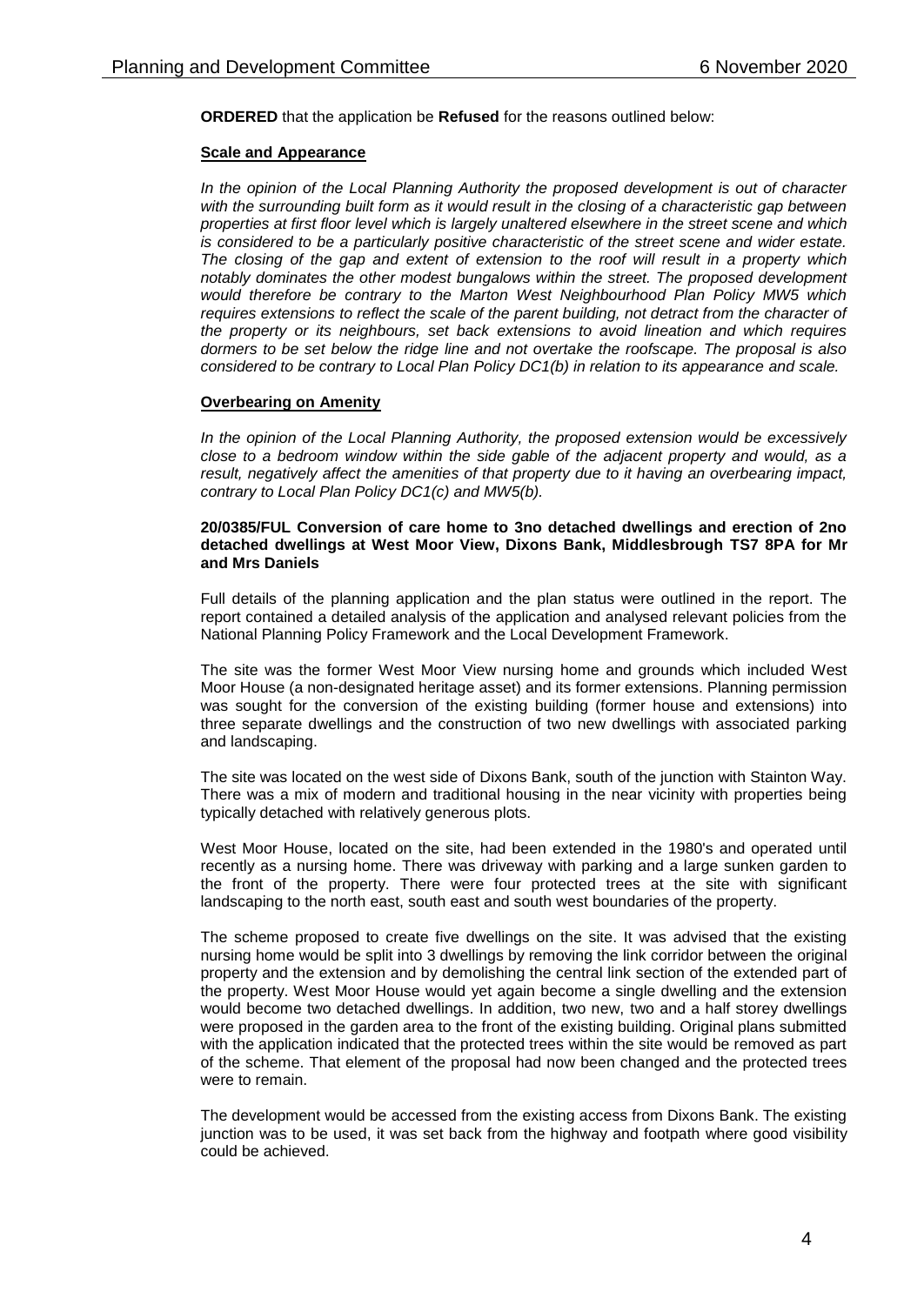There were no changes to the existing buildings that were to be converted that would result in overshadowing or overbearing view. In respect of privacy distances, there was no change over the current situation in respect of the relationship of windows to nearby properties.

The design of the two new dwellings was modern in appearance with a reference to the existing dwellings on site, with double storey bay windows and the proportion of other windows. The proposed dwellings were of a similar proportion in terms of foot print to the two dwellings that were the extension to the nursing home.

In respect of the impact of the proposed new properties, there was a minimum distance of at least 24m between the existing building to the front and 34m to properties to the rear on St Cuthberts Drive. In view of that distance, it was considered that there would be no significant impact on the amenity of nearby residents in terms of overbearing appearance, overshadowing or loss of privacy.

In terms of heritage, the application property, which was formerly known as West Moor House was a non-designated heritage asset. There were no designated heritage assets within the site and in the immediate surrounding area. However, West Moor View care home (former West Moor House), as a traditional building of status on the Historic Environment Record (HER), could be considered a 'non-designated' heritage asset. However, it carried less weight than if it were designated heritage, such as a Listed Building.

Paragraph 197 of the National Planning Policy Framework (NPPF) stated that:

*'The effect of an application on the significance of a non-designated heritage asset should be*  taken into account in determining the application. In weighing applications that directly or *indirectly affect non-designated heritage assets, a balanced judgement will be required having regard to the scale of any harm or loss and the significance of the heritage asset.'*

It had been determined that the proposal should sustain the significance of West Moor House, as a non-designated heritage asset, as it would return it to its original use.

Following the consultation exercise, 27 letters of objection had been received. Concerns were raised regarding the principle of the development, the need for housing, capacity of the local infrastructure and loss of trees and green space. The full list of objectors and issues raised were set out at Appendix 1 of the submitted report.

The proposal planned to retain the protected trees and much of the existing landscaping around the boundary of the site, which provided a range of habitats for urban wildlife. The scheme would result in the loss of an expanse of lawn area but that would not have a significant effect on bio diversity assets or on the landscape character of the area.

In respect of highway safety, concerns had been raised regarding measures to improve safety at the access. The existing junction was to be used, it was set back from the highway and footpath where good visibility could be achieved. The proposed scheme, when compared to the existing use as a care home, would result in a net reduction in the number of vehicle movements associated with the site.

The proposal was considered to be acceptable in principle being in a residential area and the works to convert the existing buildings would not detract from the appearance of the host buildings. The new dwellings had been designed so that their appearance was complementary to the existing buildings on the site and so that they would not have a detrimental impact on the amenity of any nearby resident. The design and layout of the proposal was in keeping with the character of the area. It was also advised that the proposal would not result in the loss of protected trees and would retain the significance of the non-designated heritage asset. The area of green space that would be lost was not considered to be of significant public benefit and its loss did not justify refusal of planning permission. The development would not have undue impacts on the amenity of nearby residents, future occupiers or the safe operation of the highway.

The application was therefore considered to be an acceptable form of development, fully in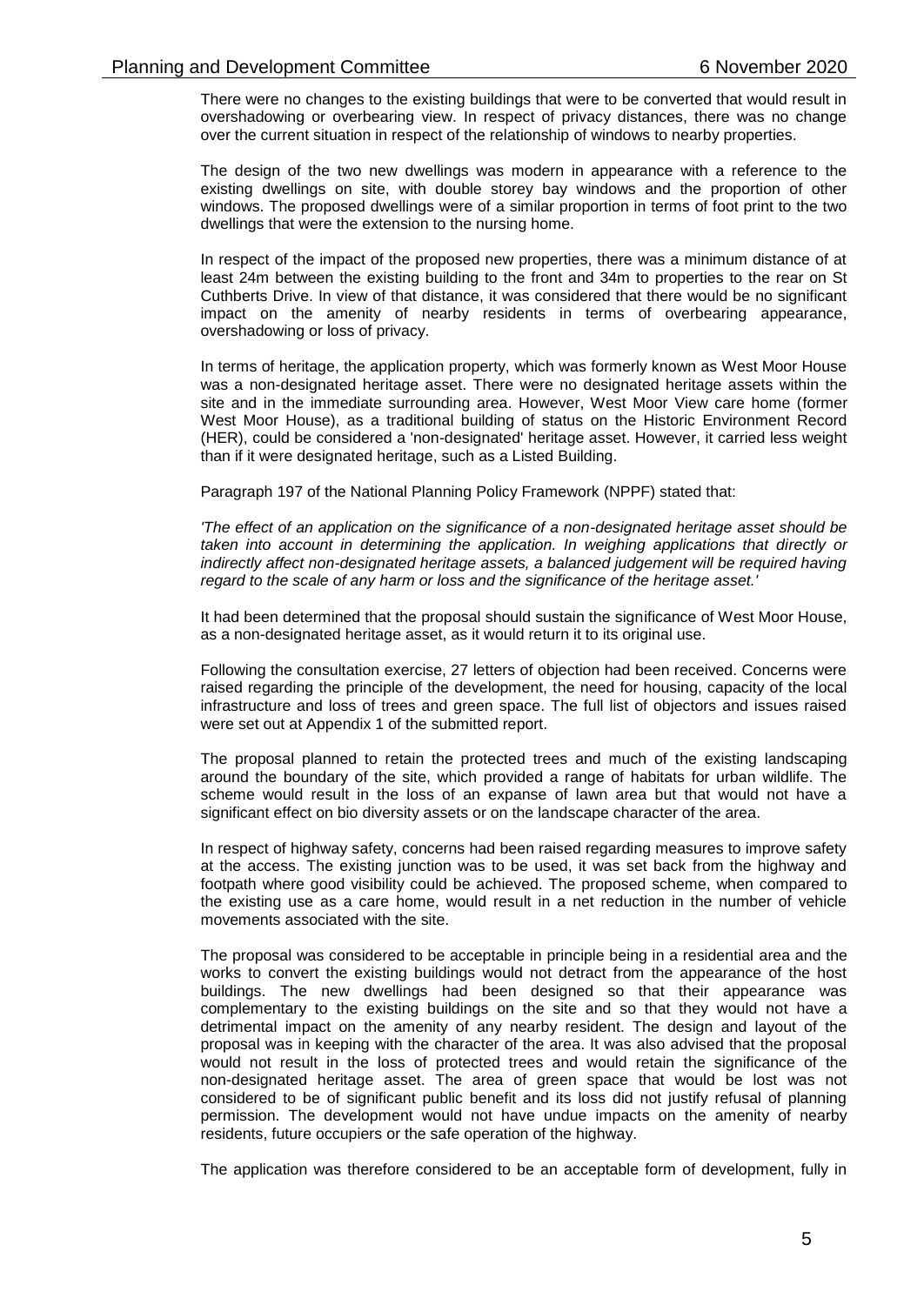accordance with the relevant policy guidance and there were no material considerations which would indicate that the development should be refused. The officer recommendation was to approve the application, subject to conditions.

The Agent was elected to address the committee, in support of the application.

In summary, the Agent advised:

- The initial scheme had proposed the removal of protected trees within the site. In light of the number of objections received from local residents who were opposed to the removal of the trees, and following the advice of planning officers, the scheme was amended to ensure protected trees within the site would be retained.
- Additional tree and shrub planting would take place.
- Careful consideration had been given to the number of properties that the scheme would propose. The density of the proposed development was appropriate to the location and was lower density than some of the surrounding housing estates in the locality.
- In terms of highway safety, when the site had been used as care home, approximately 50 members of staff worked there. There were three staff changes daily, there were daily visitors to the site and deliveries of supplies and medication. The site had been operating as a care home for over 30 years and there had never been any accidents or highway safety issues reported in the past. The proposal would undoubtedly decrease the number of vehicular movements associated with the site.
- As the site was a private site, the loss of green lawn would not impact on the public. In addition, the loss of lawn would not have a detrimental impact on the habitats for wildlife.
- The development was of high quality and was in keeping with the character of the area in terms of its design and layout and by re-configuring the non-designated heritage asset back into an individual dwelling, it would retain its significance.

An Objector was elected to address the committee.

In summary, the Objector advised:

- The division of the site into five unequal plots harmed the original heritage building.
- The proposed properties did not have garages, as sufficient land had not been allocated to them in the design brief.
- If the site was divided into three proportionate plots, there relevant magnitude would be more balanced.
- A shared drive was not adequate for five properties, given the size of the site, and was contrary to the Marton West Neighbourhood Plan.
- The Marton West Neighbourhood Plan stated that the loss of green space that made a positive contribution to the area should be resisted.
- There was already a surplus of executive homes in south Middlesbrough.
- In terms of highway safety, three dwellings would have less of an impact than five dwellings on the access and egress onto the three lane section of Dixons Bank, which carried up to approximately 25,000 cars per day.
- There was an issue with waste collection and a large number of bins being located at the end of the single private driveway.
- The residents of West Moor requested that the application be refused and that a revised scheme be submitted for no more than three dwellings, which would involve the conversion of the existing building.
- In terms of the 5 year housing supply contained in the 2018/19 monitoring report, Middlesbrough was required to build 300 homes per year, Middlesbrough was exceeding that figure.
- Middlesbrough Council's Statement of Community Involvement stated that for planning to be seen as positive, all sections of the community needed to have confidence that the process was legitimate, operated in a timely manner and produced outcomes that were in the public interest. The process should be easy to follow and should be delivered in a fair, transparent and efficient manner.
- The proposed scheme clearly impacted on the heritage status of West Moor House, in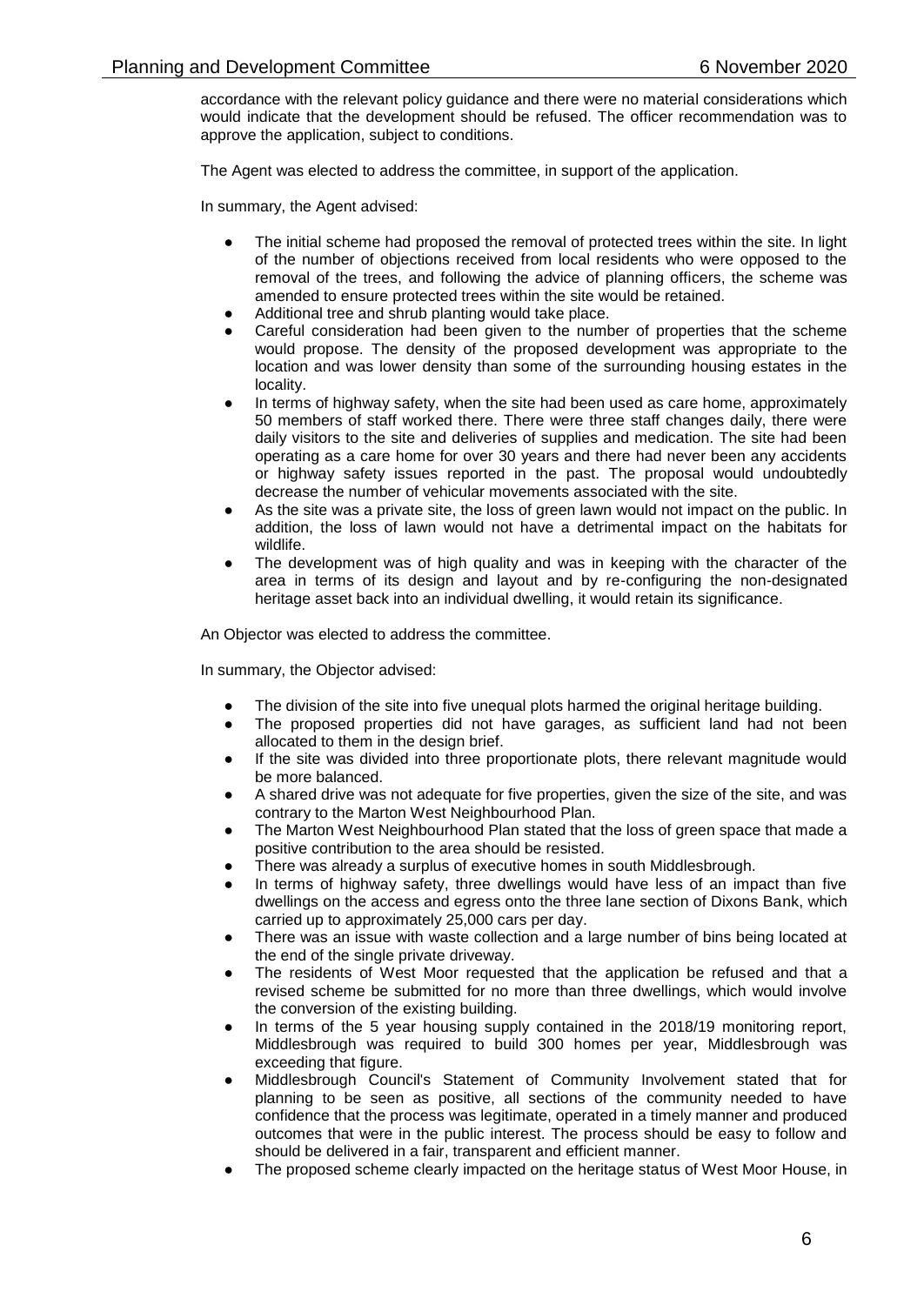particular the harm and detrimental impact that would be caused by the development of two new builds on the site.

A Ward Councillor was elected to address the committee.

In summary, the Ward Councillor stated that:

- Middlesbrough now had in-excess of a 5 year supply of housing.
- There was no objection to the original property being divided into three dwellings and retaining the green lawn and landscaping, however, the two new builds proposed would have a detrimental impact on the neighbouring properties.
- With the additional lane on Dixons Bank, access and egress would be problematic.
- The impact of refuse and recycling bins being located on the public highway would have an impact on pedestrians.

In response to the comments raised, the Development Control Manager advised that in terms of highway safety, the site had planning approval to operate as a care home (although that use was not currently in operation). Members were advised that if the site was to operate as a care home once again, in comparison to the proposed scheme of five dwellings, it would cause increased traffic generation due to staff, visitors and deliveries regularly accessing the site. It was added that the proposed scheme would result in a net reduction in the number of vehicle movements and would not have undue impacts on the safe operation of the highway.

In terms of the Marton West Neighbourhood Plan, the Development Control Manager advised that the green space associated in the site was not referenced in the plan.

With regards to waste collection, the Development Control Manager advised that a bin stand located at the entrance to the site had been proposed. The occupiers would be required to place their refuse and recycling bins on the nearest public highway (Dixons Bank) and return the receptacles back within the property after collection, which was the same arrangement as for the majority of properties fronting onto highways as collections could only be made from the roadside of a public highway. In addition, Waste Services already currently operated on key routes throughout the town, such as Marton Road and Acklam Road.

The Head of Planning confirmed that the Local Authority did have in excess of a 5 year supply of housing. However, if the scheme was acceptable in planning terms, then the 5 year housing supply was not a relevant consideration. Allowances were always made for windfall sites, those were sites in urban areas whereby housing development had not been identified but the principle of development was acceptable.

In response to a Member's query, the Development Control Manager advised that the scheme proposed the conversion of care home to 3no detached dwellings and erection of 2no detached dwellings. If Members were in agreement with the conversion of the care home, but wished to refuse the erection of the two new builds, then there would be a requirement to refuse the application in its entirety. The Applicant would then have the ability to appeal the decision or submit a revised scheme.

A discussion ensued and Members commented on the principle of the development, the impact on the amenity of nearby neighbours, highway safety, the heritage asset and loss of green space.

Concerns were raised in respect of the future of the site, if the application was refused.

**ORDERED** that the application be **Approved on Condition** for the reasons set out in the report.

#### **20/0376/FUL Erection of two storey dwelling with detached double garage (demolition of existing bungalow) at 8 Hemlington Road, Middlesbrough for Mr Watson**

Full details of the planning application and the plan status were outlined in the report. The report contained a detailed analysis of the application and analysed relevant policies from the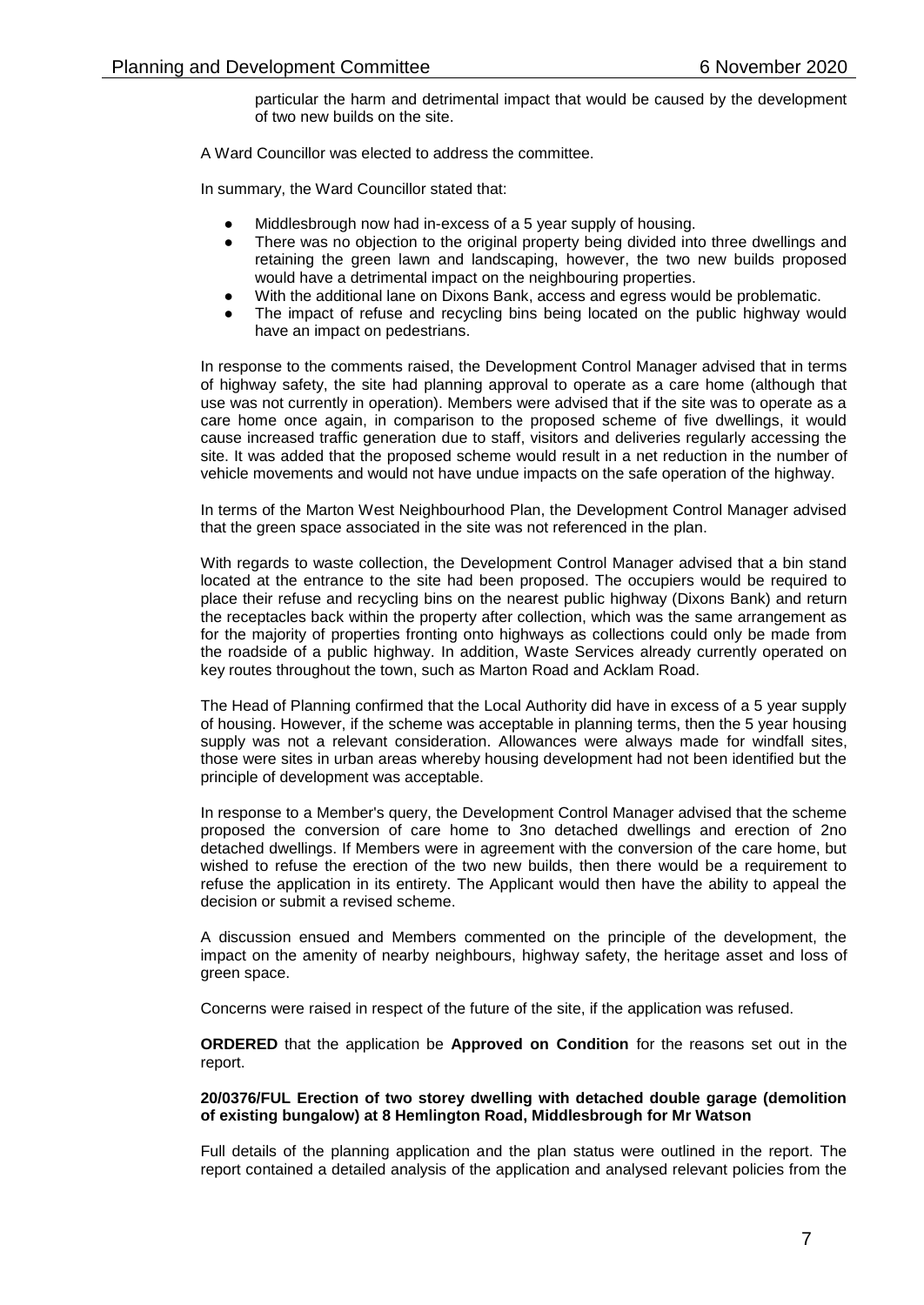National Planning Policy Framework and the Local Development Framework.

The Development Control Manager advised that planning permission was sought for the erection of a two storey dwelling and detached double garage at 8 Hemlington Road, which would include the demolition of the existing bungalow. It was added that the vehicle access to the dwelling would be provided from the existing access, which was directly off Hemlington Road.

The site was located on a corner plot at the junction of Hemlington Road and Glebe Gardens and was within the Stainton and Thornton Conservation area.

Within the immediate vicinity of the application site was a mixture of house types and designs. There were modern detached properties located to the west and south within Glebe Gardens. To the east were individual cottage designed terraced properties set back from the main road with small front garden areas. Those terraced properties had varying front elevation widths and roof heights with a relatively uniform front building line. In contrast, opposite the site were two large semi-detached properties.

The applicant was seeking the erection of a single two-storey four bedroomed dwelling and detached double garage at the site. In light of officer comments and the objections received, the proposal had been amended in design since its initial submission. The revised design and reduced scale of both the dwelling and the garage were considered to achieve a property which was in keeping with the existing scale, design and character of the properties in that section of Hemlington Road and the Stainton and Thornton Conservation Area.

Since the original submission, the following changes had been made to the proposal:-

- the dwelling had been moved forward within the plot by 0.3 metres;
- the two-storey off shoot projection had been reduced by 1 metre;
- the walk on terrace had been removed and a Juliet balcony provided;
- the pitched roof projection on the front elevation had been removed and the ridgeline roof height had been stepped with a half dormer window;
- there were no windows on the east side elevation, except a bathroom window;
- the ground floor levels had been lowered by 0.5 metres; and
- the garage roof design had been amended to a pitched roof.

Following the neighbour consultation and the site/press notices there had been 6 individual letters of objection received and a letter of concern. The objections and concern were summarised in the submitted report and referred to the scale of the development and its impact on the streetscene, the conservation area, amenity and highway safety.

The main considerations for the proposed scheme were the principle of the development, the impact on the character and appearance of the streetscene and the Stainton and Thornton Conservation area, the impact on the privacy and amenity of the neighbouring properties and the impact on highway safety.

The separation distances, location of the dwelling and the position of the windows/doors relative to other properties were considered to ensure the privacy and the amenity of the neighbouring properties would not be significantly affected. The use of the existing vehicle access and proposed parking provision planned to ensure there would be no additional impact in terms of highway safety. Officer recommendation was to approve subject to conditions.

An Objector was elected to address the committee.

In summary, the Objector advised:

- the revised proposal would not reduce the impact of the scheme on the neighbouring property;
- if the scheme were to be approved, the 8 metre wall would result in the loss of light to rear garden area, entrance to the rear and sitting room area of the neighbouring property;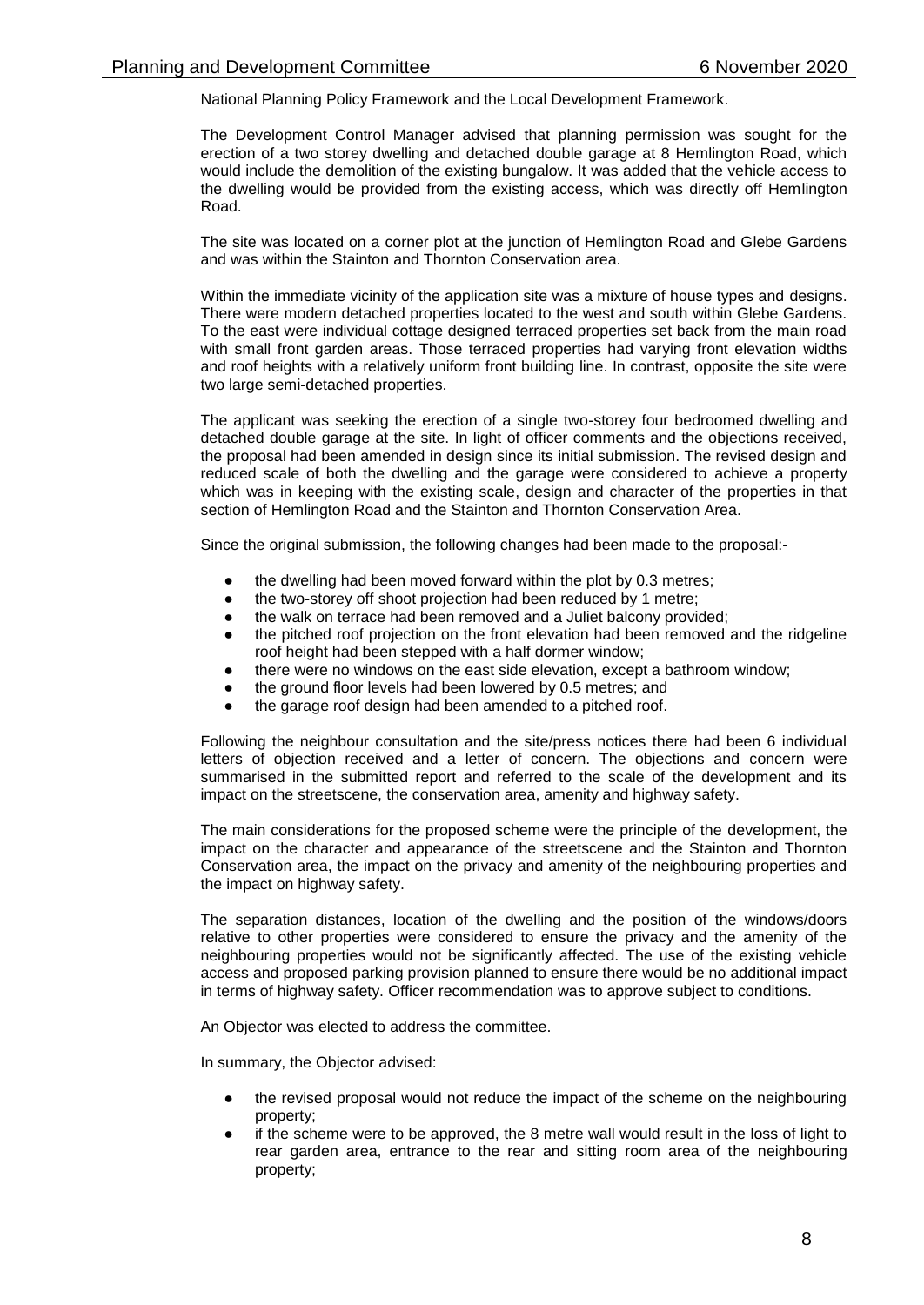- the proximity of the dwelling to the boundary of the neighbouring property was a cause for concern;
- the two-storey property would be overbearing and would block natural light to the neighbouring property; and
- the proposed scheme had resulted in increased levels of anxiety and stress for the occupiers of the neighbouring property.

A Member expressed concern in respect of the objections raised, in particular the highway safety implications. The Development Control Manager advised that there was already an existing access and property on the site and the layout of the plot showed that vehicles had the ability to drive in and out of the site forwards as there was a small turning area at the front of the site. Therefore, with the existing vehicle access, the proposed scheme would have no additional impact on highway safety. It was also added that a garage and long driveway would also be provided as part of the scheme.

**ORDERED** that the application be **Approved on Condition** for the reasons set out in the report.

#### **20/0205/FUL Part change of use from church and community centre (D1) to a public house (A4) at Former St Cuthberts Youth and Community Centre, Newport Road, Middlesbrough TS5 4BY for Parker Barras**

Full details of the planning application and the plan status were outlined in the report. The report contained a detailed analysis of the application and analysed relevant policies from the National Planning Policy Framework and the Local Development Framework.

The Development Control Manager advised that the purpose of the application was to seek planning permission to use part of an existing community centre as a drinking establishment (A4) and the introduction of a beer garden to the rear of the site. It was commented that there would be no significant alterations to the external appearance of the premises.

The application site formed part of a former church and community hall which was situated at the western end of Newport Road.

The application was subject to the standard notification of neighbouring properties, which included 34 different addresses. After the statutory consultation period, three objections had been received.

In summary, the comments referred to the potential increase in anti-social behaviour, noise and disturbance, parking problems and also insufficient street lighting.

The key issues that required consideration were the principle of a town centre use being situated outside any designated centre and the potential detrimental impacts of the use and its associated operations on the nearby residential properties.

A sequential assessment had been undertaken in an attempt to provide justification for the proposed use in the edge-of-centre location. The proposed scheme had failed the sequential test, however, it was considered that the scale of the use would not be harmful to the vitality and viability of Middlesbrough Town Centre or any other recognised local centre. It was also considered that the proposed use would, in that particular location, assist in serving the Newport community more sustainably than existing provisions further afield could achieve.

Although the site was within 300 metres of the far north western edge of Middlesbrough Town Centre's defined boundary, and pedestrian routes were in existence, Newport was somewhat severed from the rest of Middlesbrough and the Town Centre as a result of the A66 and the Newport Interchange roundabout.

It was understood that Newport previously had some conveniences/uses which would have normally been associated with a local centre, however, there was no existing public house currently serving that local area. It was considered that the proposed scheme would provide a degree of sustainability for those living in Newport and assisted in providing a cluster of